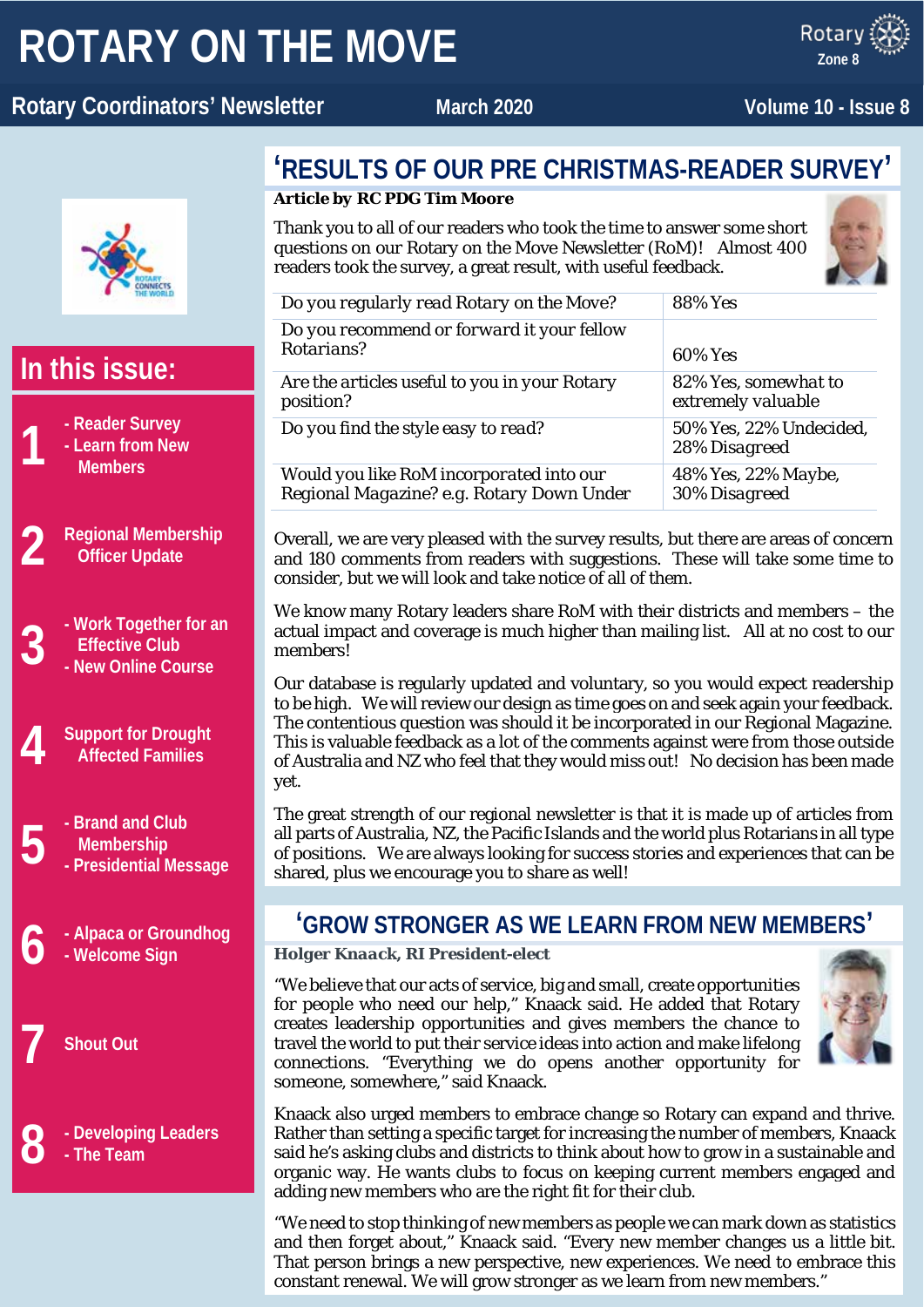# **'REGIONAL MEMBERSHIP UPDATE'**

*Article by Barbara Mifsud, Regional Membership Officer, Membership Development, South Pacific and Philippines Office, [barbara.mifsud@rotary.org,](mailto:barbara.mifsud@rotary.org) <https://www.facebook.com/barbara.mifsud.1>*

### **Club vibrancy and tips for a successful year**

At this time of the year, enthusiastic presidents elect around the world are learning about strategies and resources for a successful year ahead. No doubt they are considering goals and priorities, with 'membership' at the top of the list.



President Elect HolgerKnaack in his theme address at International Assembly encouraged clubs and districts to think about growing Rotary in a 'sustainable and organic' way, rather than solely focusing on increasing membership numbers. But what does that actually mean? To me it means focusing on 'vibrancy'.

A vibrant club is one that: engages its current and prospective members; conducts meaningful projects; builds awareness and tries new ideas.

The more vibrant our clubs, the more relevant and visible they are in the community, which means more resources to help communities flourish. This helps strengthen our membership. A strong, fun club, doing good in the world is infectious!

In fact, each of the above four characteristics strongly align with Rotary International's new strategic priorities: enhance participant engagement; increase our impact; expand our reach; and increase our ability to adapt.

If you are a president elect here are some strategies to consider for creating a vibrant club in your year and some helpful resources:

**Take stock:** Whether your club is struggling or thriving we need to regularly check in to help us see where our strengths lie as well as areas for us to build on. Ask questions like: what is that your club does well? how do you and others feel about being in your club? what are some areas that you think the club could improve on?

**Resources:** [Rotary Club Health Check;](https://www.rotary.org/myrotary/en/document/rotary-club-health-check) [Is Your Club Healthy?](https://my.rotary.org/learn?deep-link=https%3A//learn.rotary.org/members%3Fr%3Dsite/sso%26sso_type%3Dsaml%26id_course%3D107) (online course); Membership Assessment [Tools;](https://www.rotary.org/myrotary/en/document/club-assessment-tools) review data in My Rotary and Rotary Club Central.

**Create a vision:** Your club's vision should define your desired future and provide direction for what you want your club to be. Ask questions like: what do you want your club to be known for? what is your club's unique 'value proposition'? what do you want your club to look like in the immediate future and the next 3-5 years?

**Resources:** [RI Strategic Plan;](https://my.rotary.org/en/learning-reference/about-rotary/strategic-plan) [RI strategic planning guide](https://my.rotary.org/en/document/strategic-planning-guide)

**· Have a plan:** Research shows that clubs that follow a strategic plan are stronger than clubs that don't, as they have more satisfied members who view their club and Rotary in general, more positively. Ask yourself: how can we achieve our vision? what are our 3 main strategic priorities? What are our long and short-term goals?

**Resources:** [RI strategic planning guide;](https://my.rotary.org/en/document/strategic-planning-guide) [Strengthening your membership;](https://my.rotary.org/en/document/strengthening-your-membership-creating-your-membership-development-plan) [Be a vibrant club;](https://my.rotary.org/en/document/be-vibrant-club-your-club-leadership-plan-australia-new-zealand) [Rotary Club](https://my.rotary.org/secure/13301)  [Central](https://my.rotary.org/secure/13301) (online goal setting tool)

**· Consider flexibility:** Research also shows that clubs that have more freedom to determine how they hold their meetings, who they invite to membership and what defines engagement, are more vibrant and have a greater ability to grow. Ask: do our current practices allow us to reach our full potential? How

**Resources:** rotary.org/flexibility; Club flexibility - [Frequently asked questions;](https://my.rotary.org/en/club-flexibility-faq) [Practicing flexibility and](https://my.rotary.org/en/learn?deep-link=https%3A//learn.rotary.org/members%3Fr%3Dsite/sso%26sso_type%3Dsaml%26id_course%3D60)  [innovation](https://my.rotary.org/en/learn?deep-link=https%3A//learn.rotary.org/members%3Fr%3Dsite/sso%26sso_type%3Dsaml%26id_course%3D60) (online course); [Rotary club models;](https://my.rotary.org/en/document/club-types) [Guide to satellite clubs;](https://my.rotary.org/en/document/guide-satellite-clubs) [Guide to corporate membership;](https://my.rotary.org/en/document/guide-corporate-membership) [Guide to passport clubs](https://my.rotary.org/en/document/guide-passport-clubs)

### **2020-21 Rotary Citation**

Beginning in 2020-21, each club president will be empowered go into Rotary Club Central and select at least 13 out of 25 goals they wish to apply toward Citation achievement. This flexibility allows clubs to choose the goals that are most relevant and most achievable. To achieve the 2020-21 Rotary Citation:

- Go to Rotary Club Central
- Review the 25 available goals
- Select at least 13 goals (more than 50% of the available goals)
- Achieve those goals
- Report achievement in Rotary Club Central

Click [here](https://www.dropbox.com/s/8316dz8l7pn6eyl/2020-21_citation_goals_en%20%2800000002%29.pdf?dl=0) for an overview of the goals available in Rotary Club Central from which clubs can select.

### **Membership statistics as at 31 January**

The end of January saw a climb towards more positive numbers after the dive we felt at the end of December when clubs were fixing up their membership lists in time for RI and district invoicing. 11 districts are back in the black with D9640 remaining at the top of the leader board with +79.

[Zone 8 Comparison to 1 July](https://www.dropbox.com/s/j7gqwbkdkez8ih1/COMPARISON_TO_1_JULY%20%2876%29.pdf?dl=0) [Zone 8 Demographics](https://www.dropbox.com/s/02i8lfg2h1sm9rd/DistrictMembershipProgressToGoal%20%2844%29.pdf?dl=0) [Worldwide Comparison to 1 July](https://www.dropbox.com/s/9e9qn72lfe6uq8r/20200211%20-%20Comparison_to_start_figures_Jan_2020.pdf?dl=0)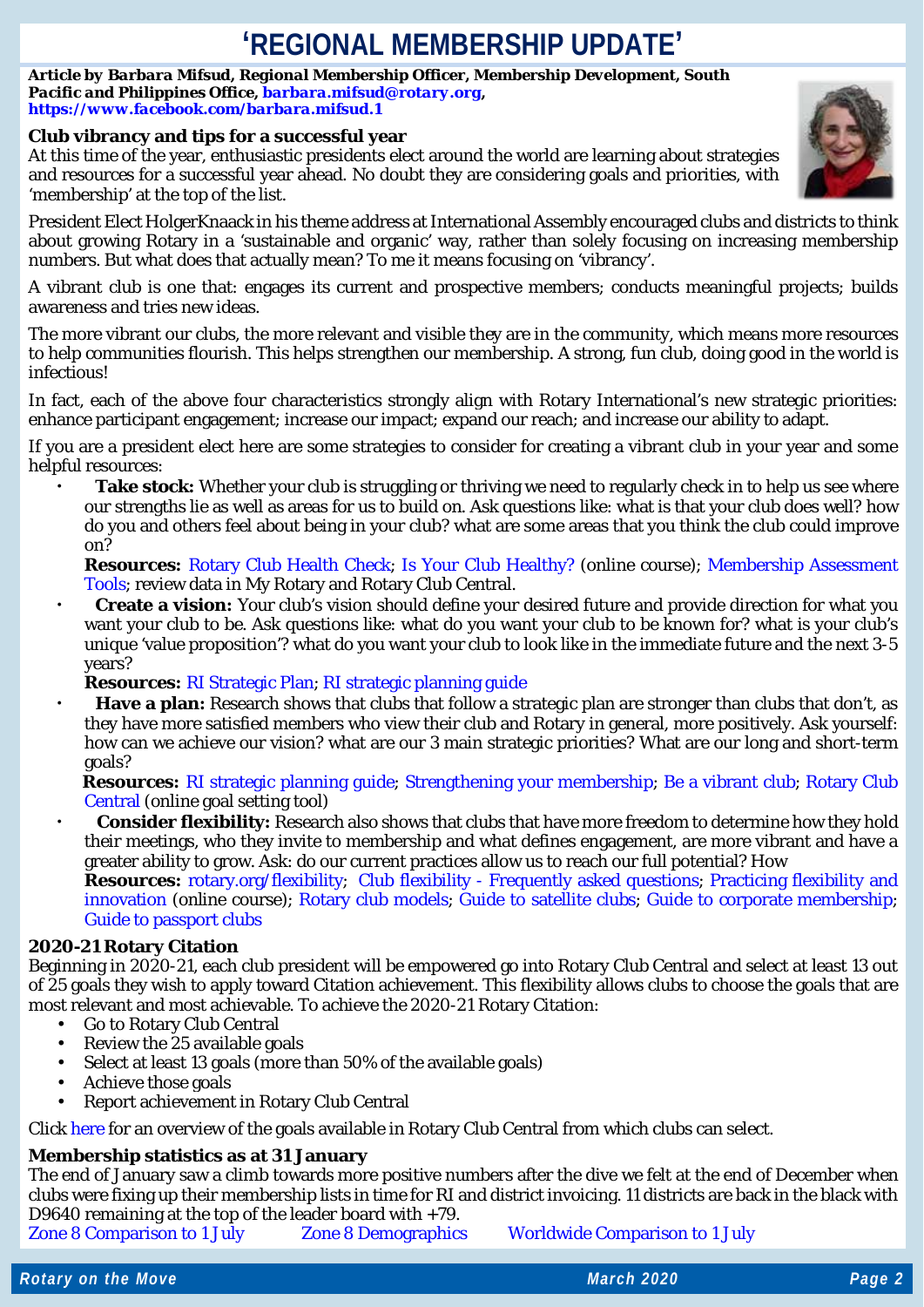# **'LEADERS, MEMBERS MUST WORK TOGETHER FOR AN EFFECTIVE CLUB'**

#### *From Rotary Voices, Posted on [January](https://blog.rotary.org/2020/01/22/leaders-members-must-work-together-for-an-effective-club/) 22, 2020. Article by Amrit Pal Singh, immediate past president, [Rotary Club Chandigarh, India](https://rotarychandigarh.com/)*

For a Rotary club to be effective, it must be active in all avenues of service. It must also create a positive public image and be a catalyst for promoting peace and understanding globally. The key to achieving this lies in the members. Without members, there is no club, and without effective members, clubs cannot be effective.



Many leaders talk about membership development and retention in their strategy sessions. Some complain about disinterested members, while their members talk about feeling disconnected to the club or even to Rotary in general.

As president of my club last year, I had the opportunity to look at membership closely. I feel the burden lies on both sides. To have an effective club, members and leaders must work together to build community and trust. In particular, leaders should:

- § **Get members involved:** Members need to be active in projects and programs of the club. Give them specific tasks according to their expertise and time. This could be as small as delivering announcements at a meeting or as big as running a project or fundraiser. When members are involved, they feel more connected. And an active Rotarian is a committed Rotarian.
- § **Give members responsibility**: Don't be afraid to delegate tasks, and give members independence and ownership. Encourage members to make a project their own, be it a small one like beautifying a community park or a big effort like a global grant application for water and sanitation systems in Africa. Encourage them along the way.
- § **Create a sense of belonging:** The club and its members should be like one extended family. Welcome members at meetings and take time to learn what is going on in their lives outside the club. Come up with activities that allow established members to get to know newer ones. Let members know the club stands behind them and is there to support them if they need anything.
- § **Build trust:** Conduct yourself in a manner that earns your members' trust. The Four-Way Test is a reminder that if you follow basic ethics in your daily life you will earn trust. Members will give you their best when they trust you.
- § **Acknowledge success and effort:** Take time at a club meeting to acknowledge successful efforts. Consider writing something up in the club's newsletter or on your website. Extending compliments builds a member's sense of worth and satisfaction in the club.
- § **Communicate well and regularly**: Provide your members with information on everything happening in the club. Share the decisions of your board both during meetings and in club publications. Seek your members input on key decisions.

Members also have a responsibility to see that a club succeeds. This includes:

- § **A sense of commitment**: Members should show they are committed to the cause and purpose of the club and Rotary in general by being available to perform tasks, contribute to events and projects, and do more than show up for a meal.
- § **A sense of ownership**: Members should take on activities or projects and make them their own. Give your club the same attention you would your profession or personal efforts. Give it your time and attention.
- § **A sense of sharing**: Share your insight and expertise with others, whether professional or personal.
- § **A sense of giving**: Be ready to give of your time, effort, or money, to the extent you are able. When everyone in a club is generous with their time, money and talents, a club thrives.
- § **A sense of accountability**: Be accountable to the club and to each other. If you are given a task, do it with the same diligence you would your job or a personal pursuit. Don't renege or go back on a commitment to another member or the club without discussion. A club's performance reflects on its members. If a club is struggling, it's probably because some or all of its members aren't fully committed.

I strongly feel both the club leadership and its members are responsible for creating a bond of love and affection, an atmosphere of togetherness, and all-around camaraderie. Everyone has to make an effort in order to create an effective Rotary club.

# **'LEARN THE FUNDAMENTALS OF MENTORING IN A NEW ONLINE COURSE'**

### *RI Membership Minute Feb 2020*

**[Mentoring Basics](http://msgfocus.rotary.org/c/11p0CmQaCpwZDd1Gbi8Mrhnz57yy)** is now available in the Learning Center. In this new 30-minute interactive course, you'll learn the role, responsibilities, and benefits of being a mentor to an adult professional. Our research shows that clubs with mentor programs retain members better. Enroll today.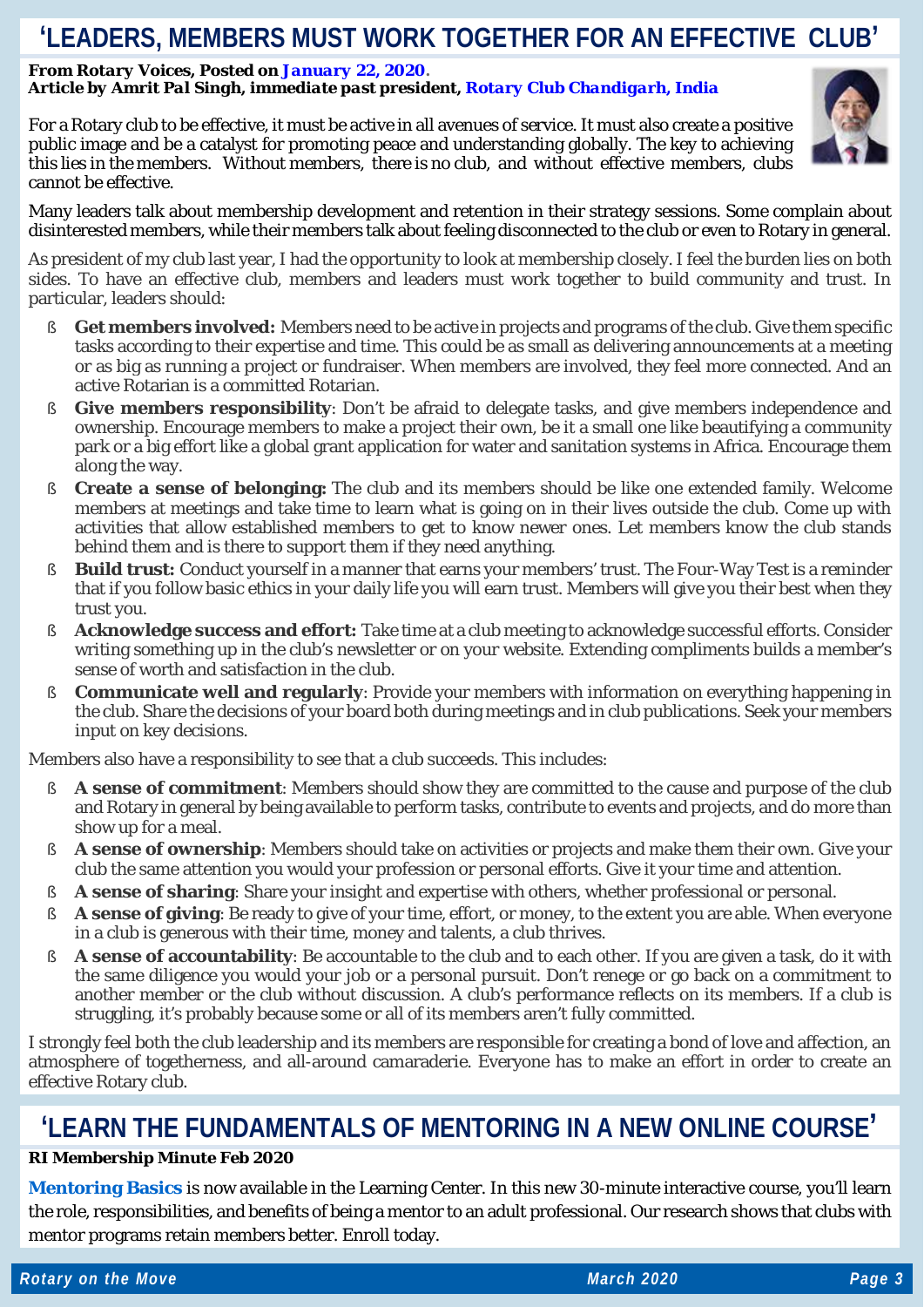# **'SUPPORT FOR DROUGHT AFFECTED FAMILIES IN CENTRAL WESTERN NSW'**

### *Adapted from an article by PP Brian Morrison, Rotary Club of Milton-Ulladulla*

[The Rotary Club of Milton-Ulladulla,](https://rotaryclubofmiltonulladulla.org.au/) Distric[t 9710](http://www.rotaryd9710.org.au/) NSW, arranged a Christmas gathering for the farming district of Tallimba, a small town about 40 km to the west of Wyalong in the Central West of NSW. The farming community in this area is struggling to live in an environment that is almost without water. In a good season the farms in this area grow wheat and barley and run sheep for wool. It is now over three years since they have had a reasonable crop of wheat and the sheep are being sold off because they can't afford to hand feed them.

The event was organised by PP Dale Wilford, a shoebox appeal was initiated by Club member Ali Tyquin, PE Leonie Smith managed to get 50 free unisex Christmas showbags for Tallimba Drought Relief Appeal through 'Absolute Showbags' including free postage and with the help of others from the Milton-Ulladulla district, the event received a welcome boost from local, Wendy Kilborn, who was able to secure a range of items from Milton-Ulladulla businesses to also be donated to families.

Rotarians liaised with members of the [Rotary Club of West Wyalong,](https://www.facebook.com/RotaryWWyalong) District [9700](https://rotary9700.org.au/) and with friends made the 500 kilometre trek out to Tallimba in late November 2019 in several vehicles including one truck that travelled from Ulladulla taking gifts of food and water for the families and Christmas presents for the children along with a \$3,000 donation to be given to the community in the form of gift vouchers for local shops. More than 100 shoeboxes filled with children's gifts were donated mainly by members of the Rotary Club of Milton-Ulladulla. Wendy collected cartons of pantry items, pet food and toys, cleaning accoutrements and new children's clothing available for the families to select, all donated by the community of Milton-Ulladulla.

Four pallet loads of clear spring water, also collected by Wendy, in ten litre containers were delivered for use in the homes of local farmers and the Tallimba primary school where the tap water is brown and unpalatable.



*Shoeboxes were filled to create age appropriate gifts for all of the children from infants to 17 years.*

A barbecue hosted by the Rotary Club of West Wyalong was much-appreciated by the more than 150 people, 30 local families, who turned up to enjoy the Christmas spirit and the showing of the movie Aladdin with loads of popcorn for the younger family participants.

The Rotary Club of Milton-Ulladulla's vice-president PP Brian Morrison said it was a heart-warming occasion. "Everyone was overjoyed that people from the coast would come so far to do this," he said.



*L-R Wendy Kilborn, daughter Alysha, PP Brian Morrison, Friend of Rotary Col Tyquin, PP Craig Cameron and PP Dale Wilford, other helpers not pictured are David Kilborn and Denise Fors.*



The simple fact that other parts of NSW are thinking about distant farming communities that are struggling in this very severe drought, gave them a boost. "It was truly wonderful to see the people of Tallimba smiling and happy when you know that they have not had much to smile about for some years", Brian said.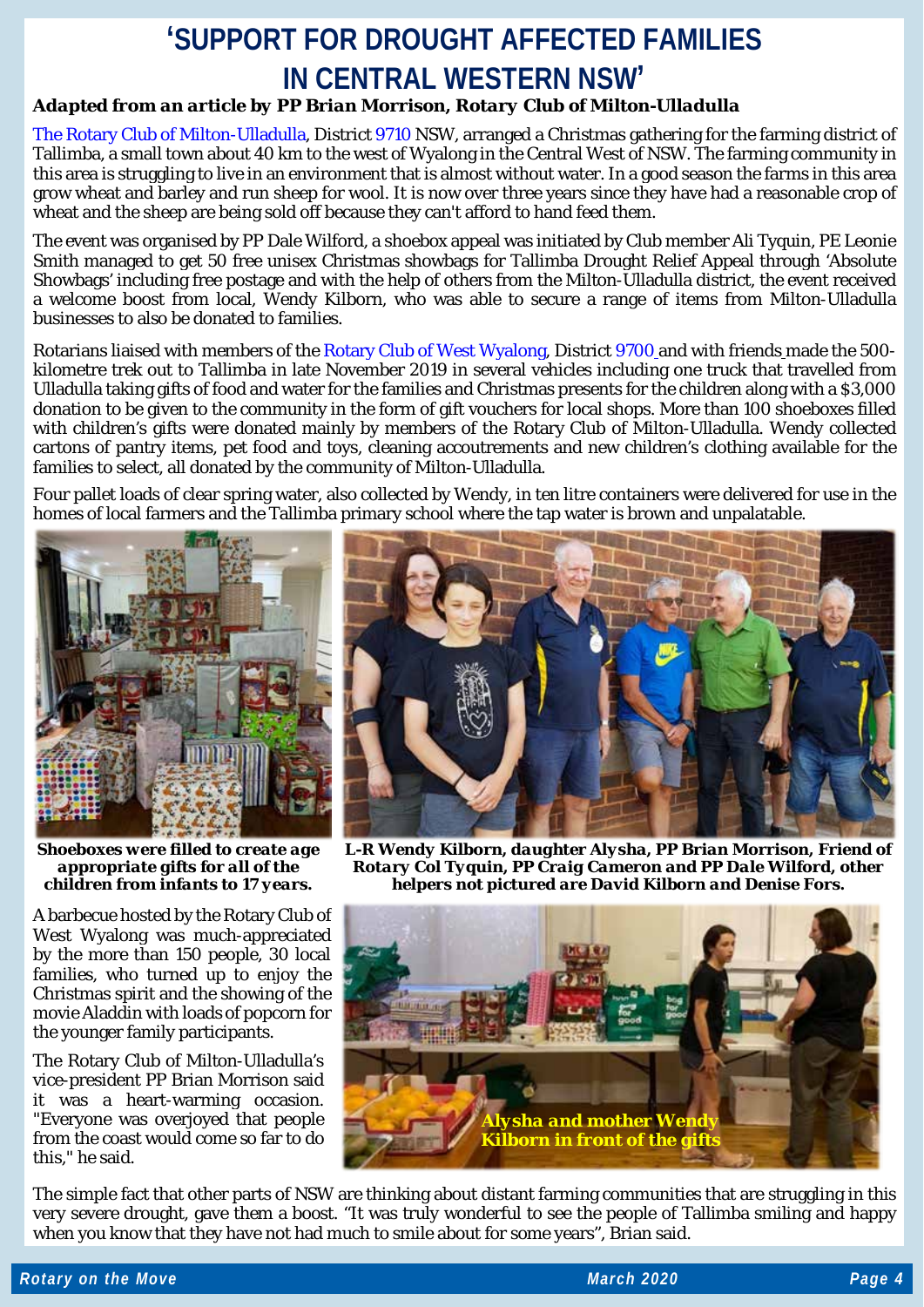# **'BRAND AND CLUB MEMBERSHIP – IS THERE A LINK?'**

### *Article by Ian Renshaw, Partnership Director, [Rotary Club of Seaford](https://www.seafordrotary.org.au/)*

The term "brand" first emerged many years ago as a way for cattle to be identified by their rangers when wondering on unfenced land. Then, over 150 years ago, when brands started to emerge more, a brand differentiated its product features from generic competitors



"The Dictionary of Brand" defines a brand as a person's perception of a product, service, experience or organisation. Given this, a brand means different things to different people at different times. So, a brand is basically an emotional, sensual, and physical imagery that comes to mind when one thinks of an organisation, individual product.

So, where does Rotary Branding fit into the above. Rotarians/Rotary Clubs can assist in making a strong Rotary Brand – a combination of a Club Name and the Rotary Wheel by adhering to the Rotary International (RI) guidelines (2013), which are in the Brand Centre. I stress the Rotary Wheel – superbly designed, unique, and worn by many Rotarians daily around the world is NOT THE ROTARY BRAND – it is the logo and part of the brand. Just like McDonalds Fast Food Restaurants – the Golden Arches are the logo of McDonalds' brand.

The brand is the Rotary Club name and Rotary wheel which determines a strong brand, MUST be utilised by the club on ALL promotional material – website, Facebook posts, banners, newsletters, email signatures, A frames, advertising, sponsorships etc.

Why, to create a strong brand Rotarians/Rotary Club MUST use the club brand with discipline and consistency to build the Rotary culture, trust and awareness in the community. If Rotarians want to be recognised as the premier service club in their communities then strong, consistent branding is a must if this key strategy is to be achieved.

There are to be NO exceptions as the Rotary Brand must be adhered to as per the RI guidelines as if you change the Rotary brand, then you are weakening the brand, causing confusion in the community and diluting the Rotary story of achievements. Do we see changes to the following brands – Apple, Google, Nike, Qantas – NO, they are all consistent, trusted and respected and instantly recognised by the public via their branding.

So back to the headlines of this story – "Rotary Brand and Club membership – is there a link"? I say yes.

As a chartered member of the Rotary Club of Seaford (chartered November 2016 - District 9520), with 21 members - now grown to 31 members (January 2020), the club has pursued a strategy of taking Rotary to the community with strong, consistent branding on all promotional material – club marque, pull up banners, table cloth, A frames, newsletters, website and Facebook posts. All have adhered to the RI guidelines. With many community projects undertaken in Seaford and surrounding communities, the locals are well aware that they have a Rotary Club in their midst and are making a difference.

An opportunity was identified and is producing positive outcomes with gains in membership. Will you as a Rotarian or Rotary Club follow the Rotary Club of Seaford re branding and contribute to building Rotary's profile and brand recognition in your community?

# **'PRESIDENTIAL MESSAGE'**

### *RI President Mark Daniel Maloney, January 2020 Message*

… "I have made balancing the demands of Rotary with professional and family commitments one of my priorities as president. No Rotarian should feel pressured to put in more time than a volunteer position should ever demand. This is true for several reasons, one of them being that the work we do in our day jobs is just as important to Rotary as the work we do in the organization. We carry our Rotary values everywhere, and our professional success helps build a case for Rotary every day we go into the office.



This is particularly important in our efforts to reach younger new members. We want to see a Rotary where no one is ever asked to choose between being a good Rotarian and being a good parent, business owner, manager, or employee. When we ask busy young people to join us, we should not be asking them to give up their time and freedom. We should be rewarding them with an experience that makes everything they already do even more inspiring.

Providing greater balance within Rotary will have another benefit as well: It will create opportunities for other Rotarians, including Rotaractors, to step up and take a leadership role on projects and committees. This will ensure that they remain engaged in our clubs and inspired to be Rotarians for life."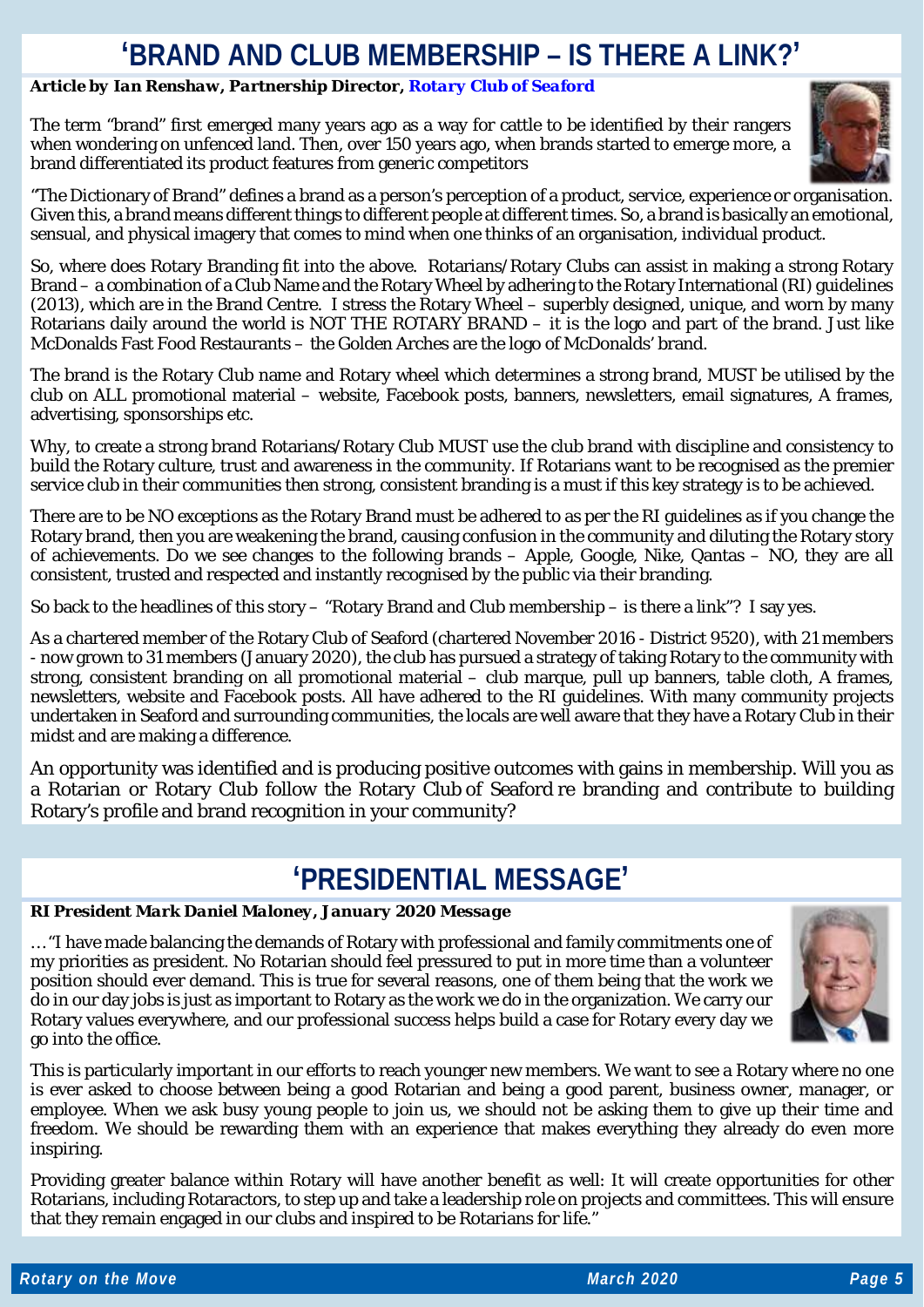# **'ALPACA OR GROUNDHOG?'**

### *Article by ARC PDG Stephen Lamont*

Alpacas are protectors by their very nature and are tuned in particular to protect their family. DNA is programmed into them to take on the responsibility of protecting their family and if you threatened the flock, then look out.



I am reminded of a story that after a bush fire a group of alpacas could be seen continuously circling a small flock of burnt and traumatised sheep. Other farmers had come with firearms in hand to assist and destroy the sheep. Despite how badly affected the alpacas were from the fires, they would not let the farmers through. Nothing was going to stop them. They did not take a backward step - it was their job to protect their flock. It was also their purpose.

Groundhogs on the other hand, do the same thing day in, day out – and complain that "nothing ever changes". When they do want change, they offer excuses and rarely take on the responsibility to make that change happen. They leave it to someone else to do. Groundhogs want the magic diet shake to lose weight rather than put in the physical work to produce a result.

The difference then between an Alpaca and a Groundhog is simple – it is about attitude.

If we care about the future of membership in our clubs then we need to bring in the Alpaca attitude. We need to protect what we have – and the most precious commodity in our club is our own members. Rotarians do amazing work for local and international communities but sometimes forget to look after our own flock – our members. We have heard about doing member health checks – and they are simple to do – but most importantly we need to implement the findings.

Health checks can be individualised for every club – if we do not ask members what they are feeling and what they want - and then worse, do not implement some of the suggestions – then we are not protecting our flock. A health check does not need to be lengthy. It could simply focus on four areas:

- Opportunities for Service: are we providing enough? What opportunities do you want?
- Quality of Projects: are they exciting and worthwhile? Are you willing to drive your own project?
- Social Activities: are they open to all and inviting? Are they diverse and reflect what you enjoy?
- Fun: are we having enough? What could we do to have more fun?

A healthy club should be open to new ideas and involve all members, providing them with the opportunity to have a voice in any future direction. A membership that has diverse perspectives and backgrounds will certainly fuel innovation and at the same time become a better reflection of the local community and it's needs.

Healthy and engaged members have shared purpose and shared enjoyment. They ask others to be part of what they enjoy.

They protect their flock. They have the Alpaca attitude.

# **'PUTTING UP OUR "WELCOME" SIGN IN ROTARY'**

#### *Extracts from an article by Cecily Smith, [RC Metro NYC,](https://rotarymetronyc.org/) Zone 32 ARC From Beyond Borders, Zones 24 & 32 Newsletter, December 2019 edition*

How welcoming does your Rotary Club appear?

… **Think about how your Rotary Club might appear to a brand-new person who shows up.** How might it appear to someone from a marginalized identity group walking in, unsure of what Rotary is and what their welcome would be? If they were to look at your website or Facebook page, would that show your club as inclusive and welcoming, and entice them to come to a meeting?

### … **a new person, possibly from a marginalized group and unsure of what Rotary is, walking into your club meeting for the first time.**

- How long before they are greeted?
- Will a number of your members come over to introduce them-selves?
- Does your club have a song or prayer that might make some-one uncomfortable?
- Do you have members that will be making "jokes" ... that really aren't funny and might be considered hurtful or offensive?
- Is your club set up to follow up in a friendly and timely fashion to invite this person back?

The desire to be of service to our community and the world and find fellowship is universal; having our "Welcome" sign visible in Rotary can only help broaden our appeal to all.

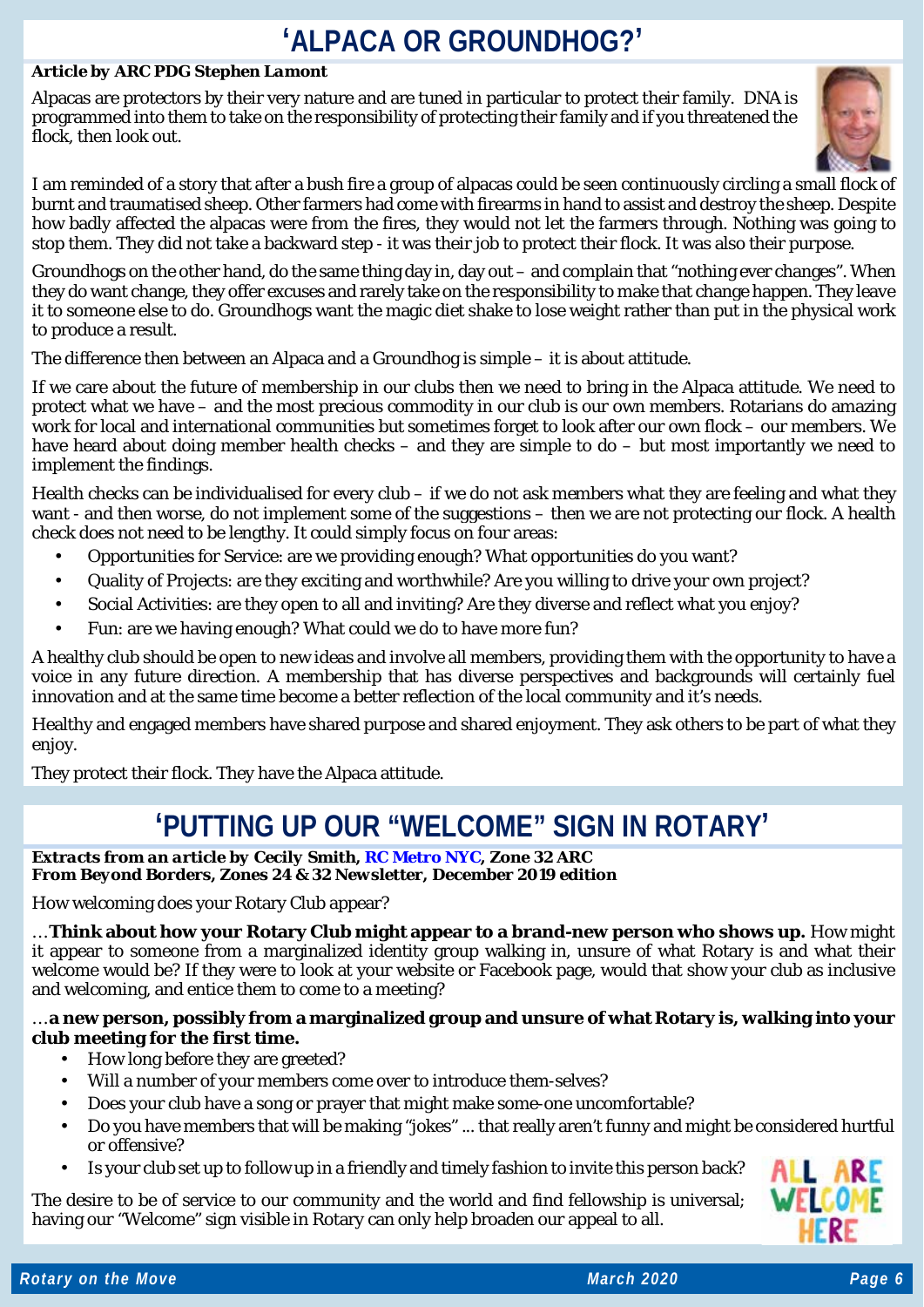# **'SHOUT OUT'**

*Article by Barbara Mifsud, Regional Membership Officer, Membership Development, South Pacific and Philippines Office[, barbara.mifsud@rotary.org,](mailto:barbara.mifsud@rotary.org) <https://www.facebook.com/barbara.mifsud.1>*

This month's shout out goes to the [Rotary](https://www.goldcoastrotary.org.au/) Club of Gold Coast in D9640. This club is currently the biggest club in the district with 66 members, and has ambitions to grow even bigger. However, that was not always the case. The club was formed in June 2011 following a merger of two Surfers Paradise Clubs with 60 active members. Shortly after membership took a dive to 40 members. For the next five years there was no growth in membership.



In the last 18 months the club has worked hard to grow its membership base. Their hard work paid off and resulted in a surge of new members: a net increase of 31 members and an increase in the percentage of female members to 40%.

What was their secret? Firstly, they surveyed their members using Rotary's member [satisfaction](https://my.rotary.org/en/document/enhancing-club-experience-member-satisfaction-survey) survey. They found that almost half of their members were not satisfied with 7 out of the 10 measurements. This gave them ideas of areas to work on. Secondly, they put together a 3-year plan with goals for each year, and created a strong vision. They knew they wanted to: make a difference in the local and global community; be flexible; retain members while growing; and attract business leaders. Ultimately, they wanted to be the number one choice on the Gold Coast for service, networking, as well as leadership and development.



*Gold Coast Rotarians in action at Botanical Bazaar, an annual Gold Coast gardening and sustainability event the Club owns*

Some of their goals included:

- l, continuing to strengthen their welcoming and friendly club environment
- better engaging members in service projects, meetings, vocational and service activities
- partnering with other community organisations
- strengthening internal and external communications
- attracting and retaining business people
- developing future leaders

Some initiatives they implemented included:

- establishing a membership committee
- exploring a variety of meeting formats (one guest speaker and one club forum/projects meeting per month)
- *Member behind the badge* segment at meetings (4-5 a month) to learn about new and not so new members
- ['Trybooking'](https://portal.trybooking.com/au/auth) pre-payment for all club meetings so that their registration desk is now a welcome desk
- sending their club bulletin 8 days before each meeting to encourage attendance
- table seating plans at meetings to ensure guests are taken care of and encourage mingling
- developing a mentor program
- staging forums about their main service activities

Recently, the club surveyed its members and found that satisfaction had significantly increased across all areas. Congratulations to the RC of Gold Coast! We look forward to seeing what they can achieve in the coming years.

### **SHARE YOUR CLUB OR DISTRICT SERVICE PROJECT AND MEMBERSHIP BEST PRACTICES.**

We would like to hear from Clubs or Districts telling us what they have done. Please include a summary, contact details, a couple of captioned photos, and email to **[Issa Shalhoub](mailto:drissa@bigpond.com)**, this Newsletter's editor*.*

We also would like readers to share their experiences and stories on Best Practices in their Clubs and what has worked for their Clubs in gaining new members and also what has helped in keeping members.